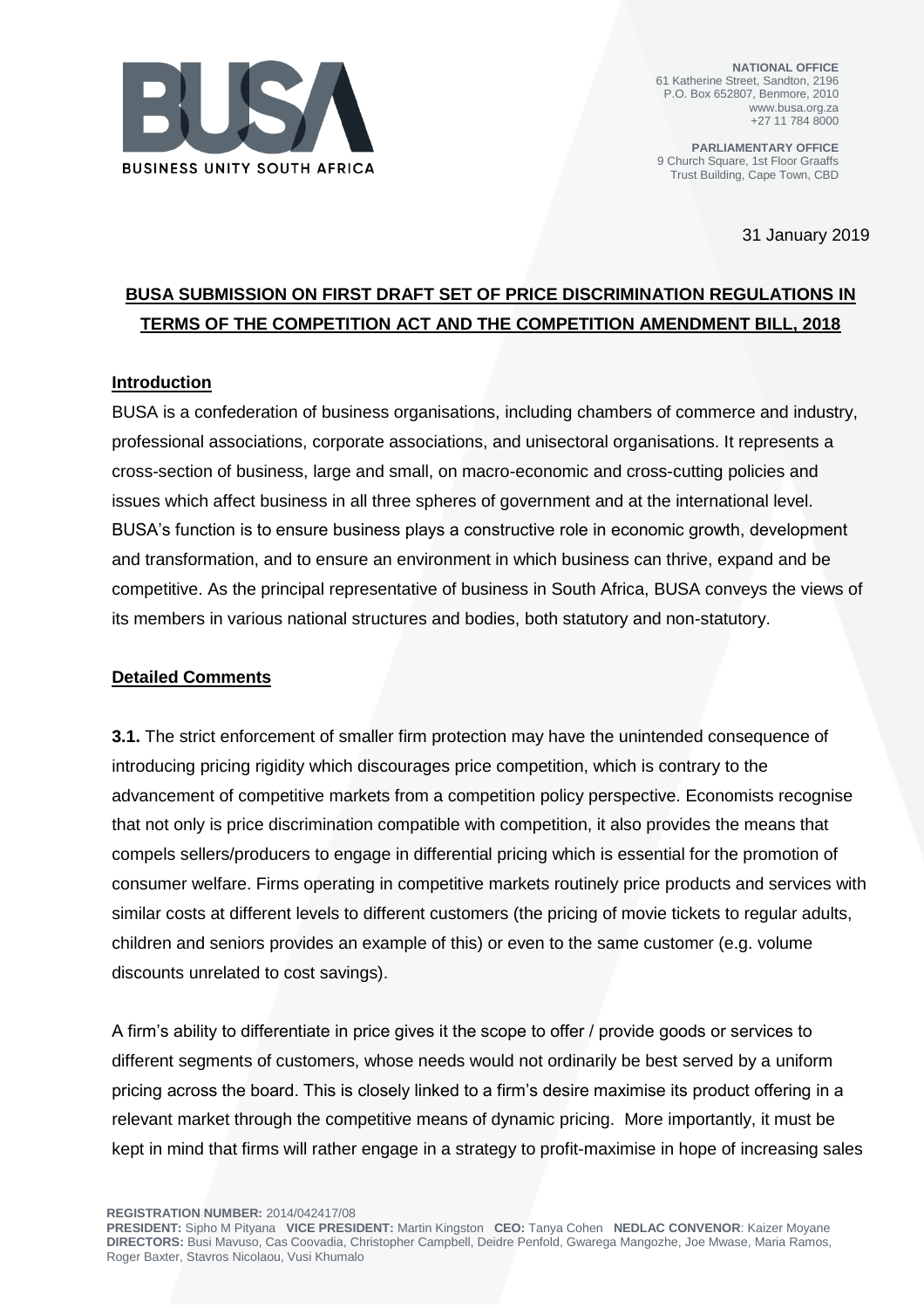and attain volume through increased sales, for so long as their price covers their costs to produce / supply.

Moreover, the capability to produce high volume of standardised product and access to technologies, designs, etc. enable suppliers to offer their customers a better value proposition due to the high investment costs involved in many sectors. This is considered a competitive advantage but may also be regarded as impeding the ability of small and medium businesses or firms controlled or owned by historically disadvantaged persons, to participate effectively in such sectors. Confirmation is required that negotiations for competitive pricing having regard to volume and access to technology and designs are not considered price discrimination but capable of justification.

**3.2.1.** Will firms and other stakeholders be given an opportunity to comment on these regulations, including the benchmarks for determining the application of this section? BUSA proposes that such an opportunity indeed be afforded.

**4.1.** These Price Discrimination Draft Regulations refer to SMEs or firms owned by HDPs as the "*designated class of purchasers*" in the economy. In BUSA's view the Price Discrimination Draft Regulations, as they are currently drafted, introduce uncertainty in that it is unclear whether the standard of impeding the ability of SMEs and HDPs to participate effectively would be tested with reference to just a single firm that can prove it is part of the designated class, or with reference to a wider group of firms in the designated class.

For instance, while section 4.4 *(Legislative Context to the Price Discrimination Regulations)* states that the dominant firm may have reference to the "*broader set of firms in the designated class to whom it sells*" relative to a "*single complainant*", section 5.1.2, however, states that, for the price discrimination provisions to be applicable, "[*t]he price differential must place the firm in the designated class at a competitive disadvantage in the broad markets in which they participate…*". Put differently, it is unclear why a single firm would have *locus standi* as a complainant in terms of Section 9 of the Amendment Bill, or whether a complainant would need to assert that a wider set of firms in the designated class has been harmed.

Further, firms which could be dominant in certain markets, do not have insight into the costs of their customers and the other factors listed in sections 5.2.1 – 5.2.6 (especially where those customers

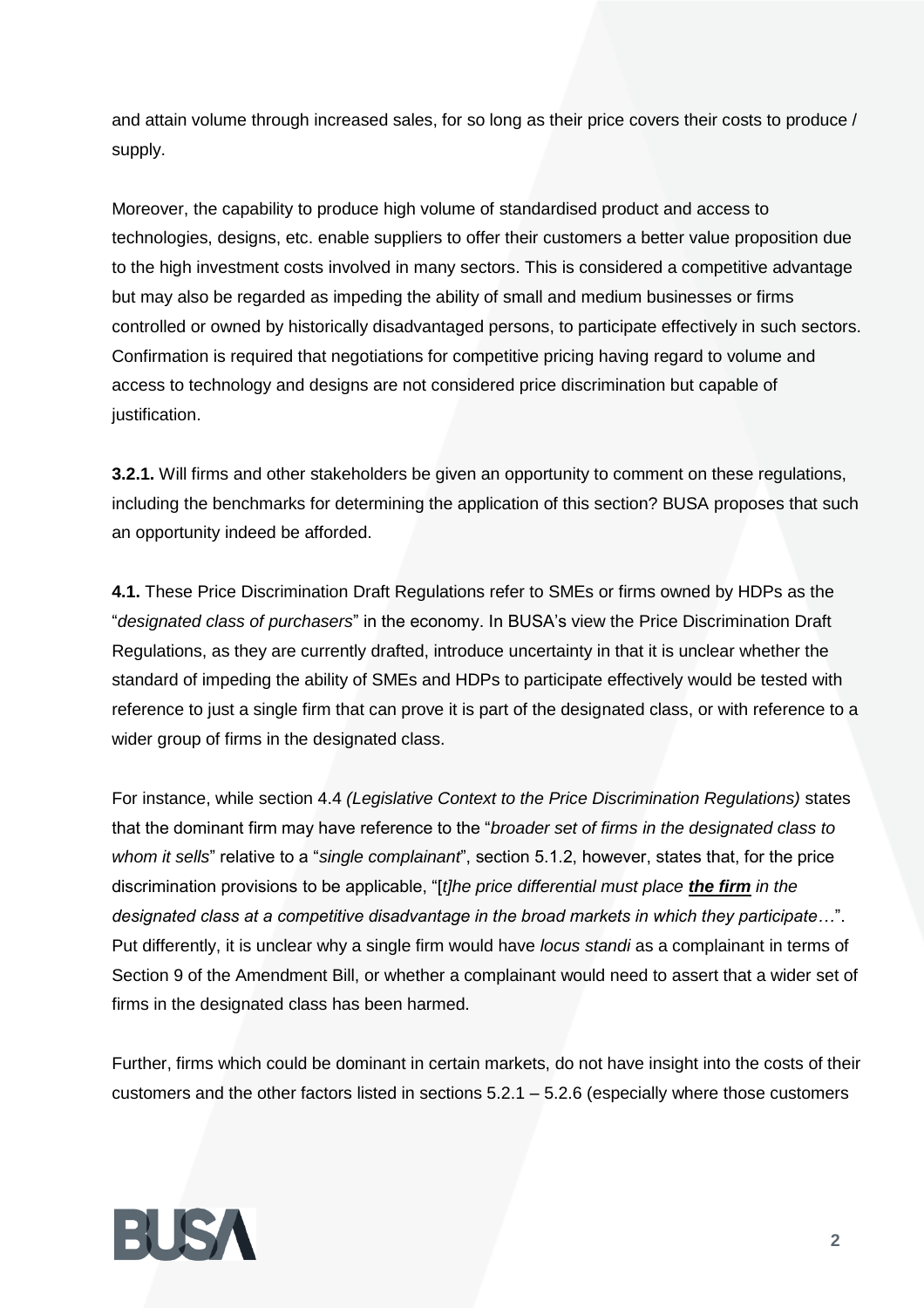might also be competitors) and, concomitantly, the extent to which their ability to participate would be impeded by differential pricing. As such, we propose that, prior to the Competition Commission (Commission) referring a complaint, the Commission affords the dominant firm the opportunity to consider the complaint and potentially adjust its pricing such that section 9 of the Amendment Bill is no longer likely to be contravened. Alternatively, as the Commission has sufficient fact-finding powers to determine the factors listed in sections 5.2.1 – 5.2.6, the Commission should bear the onus to prove that the price impedes the ability of the SME or a firm owned by an HDP to participate in the market. Such an approach would be in the interests of open participation and engagement for all stakeholders.

BUSA therefore recommends, firstly, that the Price Discrimination Draft Regulations be amended to clarify whether a single complainant that is part of the designated class would have locus standi under section 9. Secondly, that the Price Discrimination Draft Regulations be amended to state that a dominant firm against which a complaint is lodged be given the opportunity to adjust its pricing, such that it complies with section 9 of the Amendment Bill, alternatively, that the Commission bears the onus of proof under this provision of the Bill – especially given the lack of insight that dominant or, for that matter, other firms have into the factors mentioned above.

Another point to bear in mind is that for many sectors in South Africa, a competitive supplier environment is critical to their long-term survival. Should the application of competition law result in a non-competitive supplier environment, the competitiveness of downstream would deteriorate vis-àvis imported products. This impact needs to be considered in the assessment of what is in the public's best interest.

**4.2.** This suggests that the discrimination must apply to a "designated class of firms". Does this suggest that a single firm would not be allowed to claim discrimination? If it also applies to a single complainant firm, then the wording should probably be amended to read "a firm within the designated class of firms".

Of concern to BUSA is that the concern of sustaining higher prices for the end consumer is seemingly disregarded in the draft regulations. The amendments appear to be an "ends justify the means" approach to addressing the promotion of SMMEs and HDI firms. The subtle issue which is overlooked relates to the issue of business risk to producers. Business risk inherently costs something - that is why in all production processes, firms will attempt to adopt the less expensive

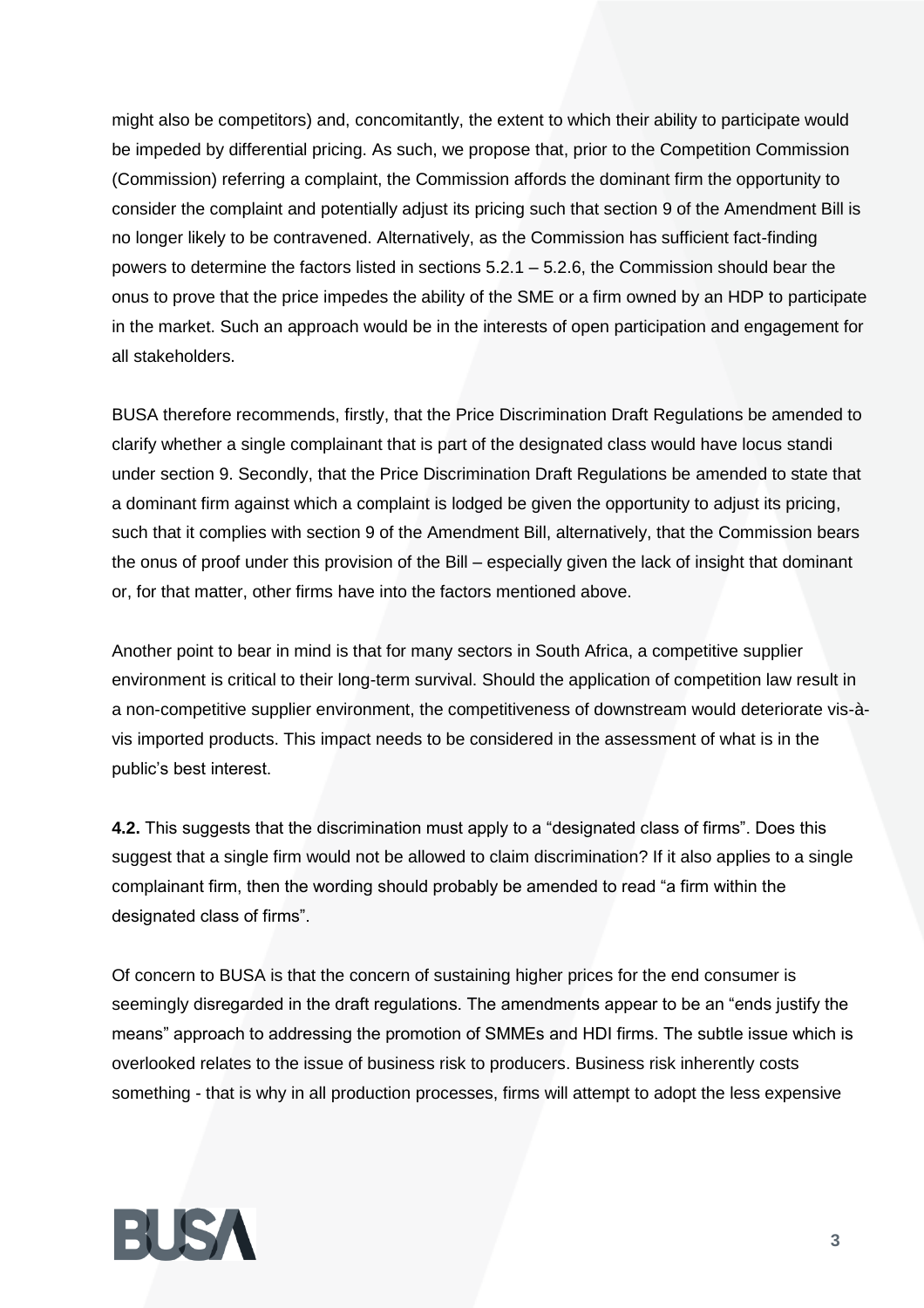way of doing things premised on the probability that a certain minimum sale quota is made in the production of the product. In fact, the business risk of low sales is a barrier to using techniques and processes that could be efficient at higher amounts of output.

Simply put production costs are influenced by expected demand and supply. Customers who contract in advance generate cost savings due to guaranteed sales. It is naïve to suppose that those buyers who contract upfront, do so for nothing. If the dominant seller can no longer incentivise buyers for fear of undermining the public interest objectives of the Act, namely the participation of the "designated class of purchasers" in the economy then there will be no incentive for buyers, to take business risks and contract upfront with the firm. Automatically this means higher costs for everybody, with ripple effect on the wider economy.

Reducing business risk allows cheaper ways of doing things for all customers. The drafted regulations seemingly do not permit these discounts, and thus they will discourage forward contracting, an outcome which may protect smaller firms but is clearly not in the consumers best interest. Competition law is premised on ensuring competitive markets and ultimately protecting the consumer and therefore section 4.2 does not advance this competition law principle.

**4.2.1.** This appears to contradict 5.1.2 as it will be imperative for an assessment to be undertaken into the effect on competition and the impact on consumers in order to determine whether there is a "competitive disadvantage". Also, 4.4 expects the Respondent to have reference to the "effect of the price discrimination on the broader set of firms in the designated class." This suggests that the firm is required to show the effect on competition. This creates confusion with regard to 4.2.1 and 4.4.

**4.2.2.** This appears to contradict 5.1.2 as it will be imperative for an assessment to be undertaken into the effect on competition and the impact on consumers in order to determine whether there is a "competitive disadvantage".

**4.3.** This provision is unclear and, depending on the interpretation, appears to be unfair to a supplier. It is unclear whether the legislature intended for the "cost of supply" which speaks mainly to the distribution costs to mean just that or whether it is to include the efficiency gains which the supplier benefits for non-distribution costs, e.g. economies of scale to reduce production and operational costs. Most, if not all, justifications for a differential pricing is usually based on the cost of supply. If it costs more to do business with a smaller buyer, then it is unfair to expect a supplier to

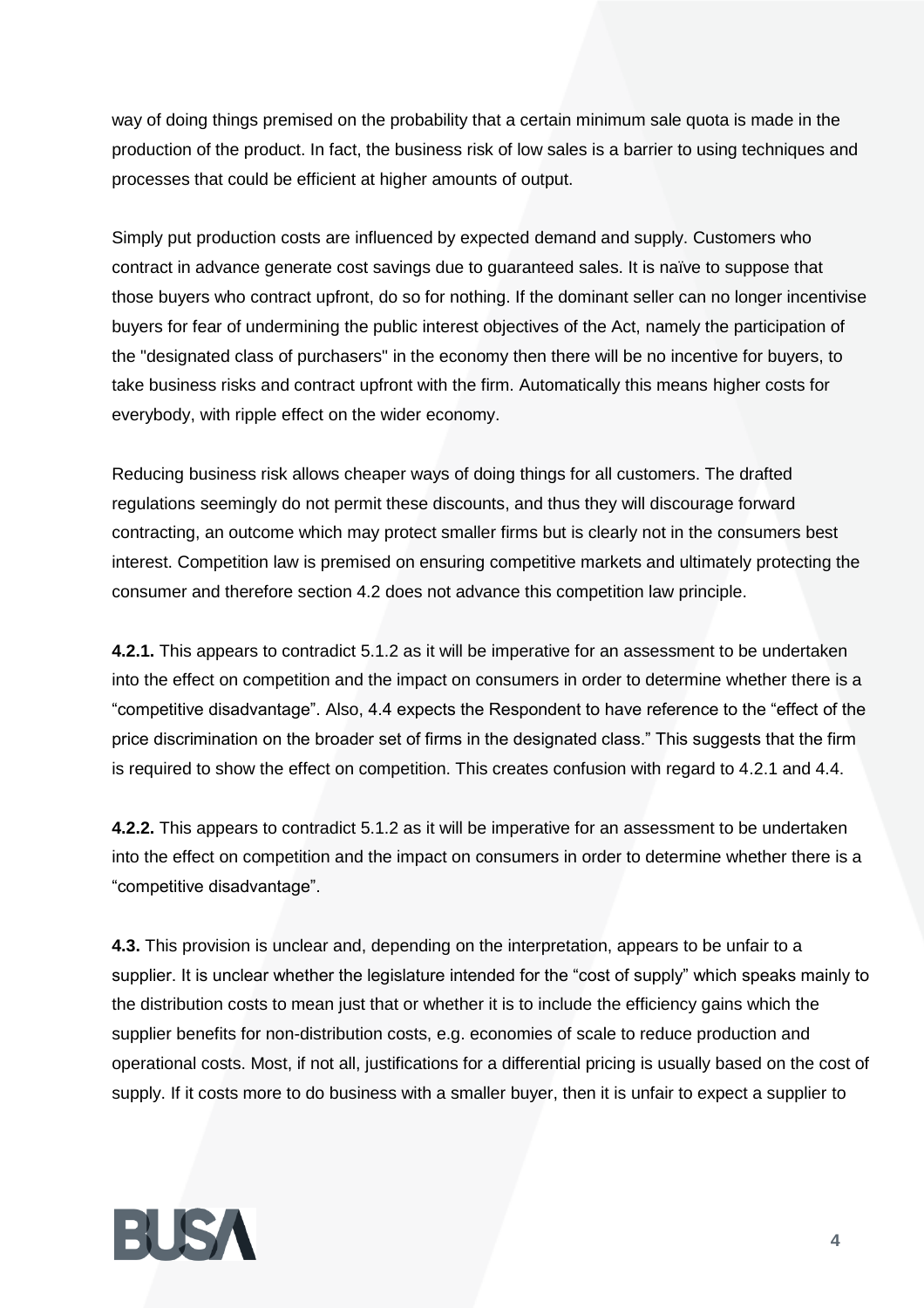absorb those costs. It appears that this section of the Act requires a supplier to grant a small supermarket the same pricing as that afforded to a large retailer with a national footprint. The unintended consequence of this provision is likely to be that suppliers would have to raise prices to larger buyers in order to maintain an equilibrium and to avoid falling foul of this provision.

Furthermore, supplier capability may impact the pricing that suppliers can offer customers. Some degree of assurance is required that negotiations for competitive pricing having regard to volume are not considered price discrimination but are capable of justification.

**4.4.** As a general point, the information available to a Respondent (the "dominant seller") may be limited as firms within the designated class may not be willing to share information with the Respondent.

A more specific problem is that the complainant firm is required to establish a price difference. However, in some sectors firms go through a closed quoting process on new business opportunities with suppliers and cost is only one of the considerations. Other considerations include quality, technology, delivery performance and B-BBEE compliance. It is not also not clear how suppliers will demonstrate that the differential pricing does not impede small businesses and firms controlled or owned by historically disadvantaged persons from participating in the market. The respondent firm may not have information regarding the effect of the price differentiation on the broader set of firms in the same/similar market.

**4.5.2.** As per an earlier point, this implies that there must be discrimination of the class and not of the individual complainant. What happens if a single firm receives differential treatment to other firms within a class?

The computation test for abusive price discrimination is based on whether the dominant firm's trading parties are placed at a competitive disadvantage against others, which introduces the need to identify a downstream relevant market and show a distortion and harm of competition on that market.

**4.5.4.** This is ambiguous and not amenable to quantification. Whilst the Draft Regulations do give a definition of "participate" below, the combination of this definition and what would constitute the ability to "effectively participate" in the context of clause 5.1 needs to be more clearly defined. Clarity

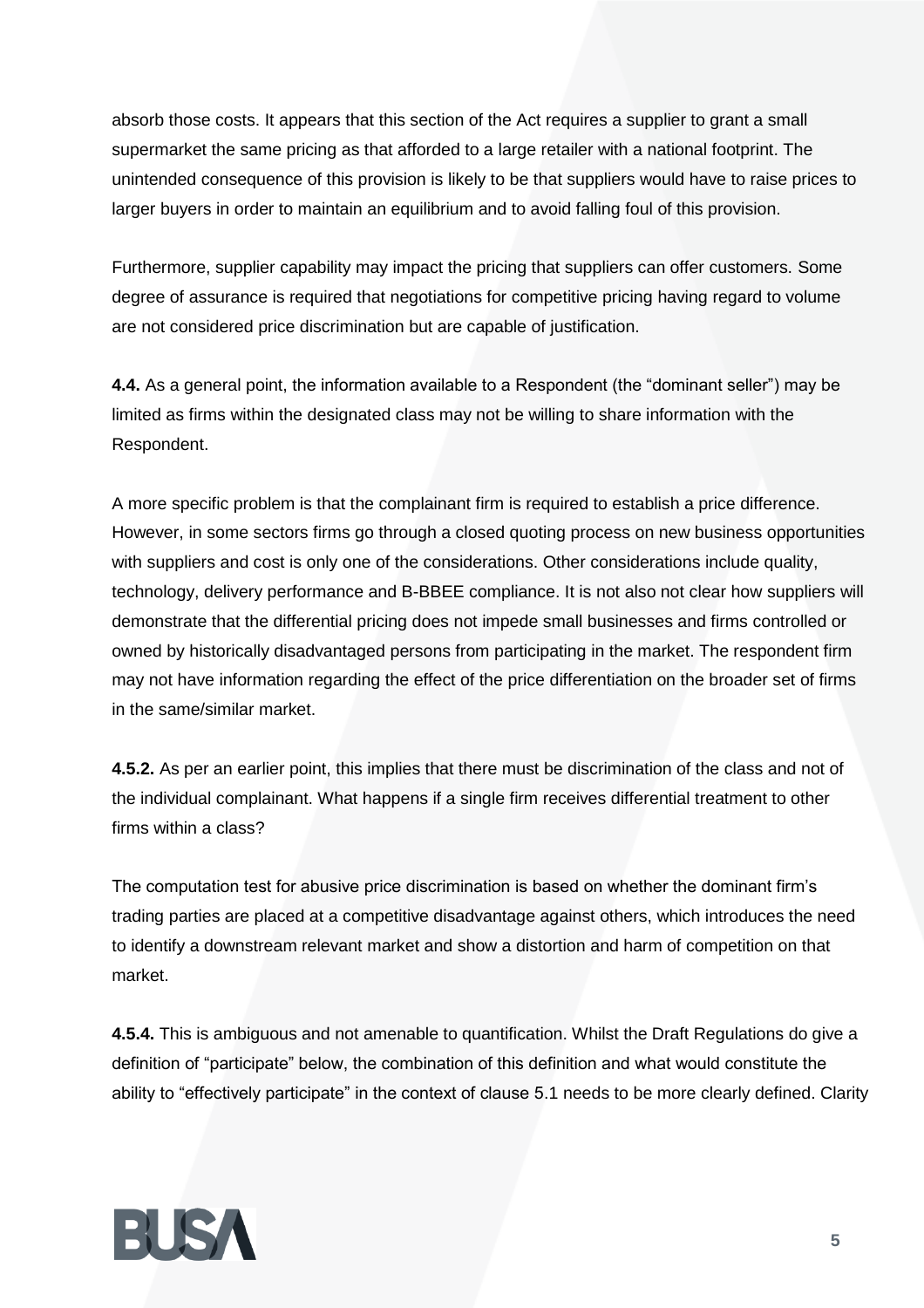is also sough on the definition of "causally impede" as both these terms can be loosely interpreted to have a variety of different meanings. It is also submitted that the reference to a vague term such as "causally impede" implies a lower threshold in assessing variant pricing of a firm's behaviour, an assessment which would ordinarily be effects based and this could also suggest that any unjustified price difference must have some effect that is non-trivial.

**5.1.** The concern with section 5 is that it is counterintuitive to the principle of competition policy of promoting competition and protecting consumer welfare. It is often a complex task to determine whether transactions are equivalent. The most obvious reason for stating that two transactions are not equivalent is that the sales involve different costs for the seller. The problem is of course to determine how significant cost differences should be for two transactions to be considered nonequivalent. However, these principles are ignored in these regulations.

Clarity is required on the meaning of "participate effectively". This is too broad and is not amenable to quantification and therefore will prove to be unworkable from a practical implementation perspective for the Commission.

**5.1.2.** Clarity is required on the definition of *"trivial or immaterial".* Evidentiary proof is in the interest of competition law and regulation especially as South African competition law has been lauded internationally as embodying this regulatory certainty.

The concern is this introduces a form of firm favouritism which will likely sanction inefficient firms and protects the firm from market competition. Moreover, competition law draws a distinction between, anticompetitive business practices which distort competition and unfair practices resulting from contractual imbalances – the latter does not fall under the scope of competition law for the reasons provided above.

In addition, this appears to contradict 4.2 as it will be imperative for an assessment to be undertaken into the effect on competition and the impact on consumers in order to determine whether there is a "competitive disadvantage".

**5.1.3.** See comments above. Clarity is required on the definition of *"competitive disadvantage".* It is BUSA's view that the protection afforded to firms in the designated class in this clause, falls outside the ambit of what would ordinarily be accepted as competition law jurisprudence because not does it

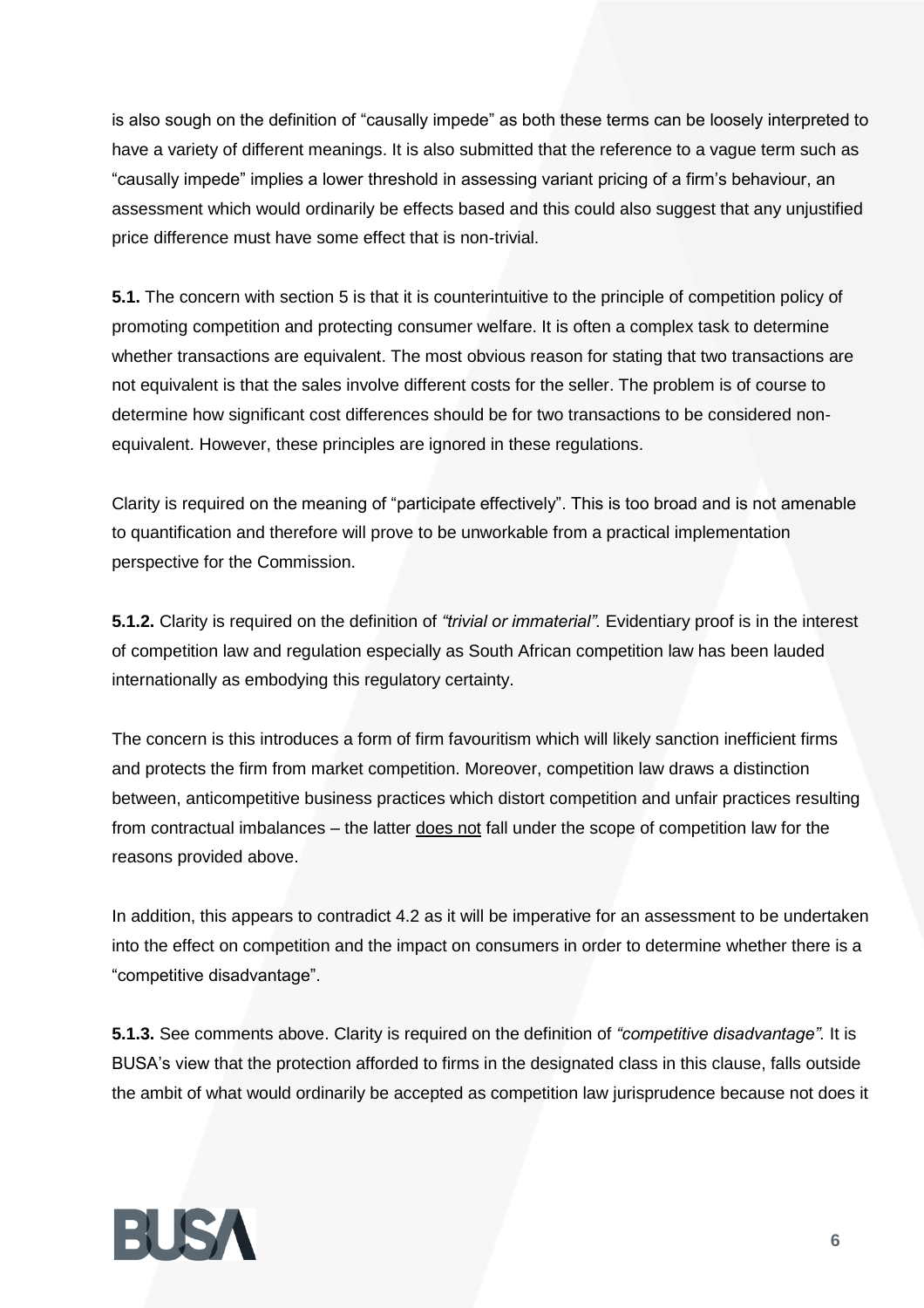not consider the effect of the "competitive disadvantage" but it also does not incentivise a firm to compete to the best of its financial ability.

Moreover, there is a very fine line between the terms "unable to compete" and "at a competitive disadvantage" and this is likely to lead to unnecessary legal challenges unless clarity is provided on the meanings thereof. These terms are capable of being used interchangeably.

**5.2. T**his section is too vague to be workable for the Commission from an implementation perspective. Even when price discrimination has occurred, it remains a complex task to sort through the many different phenomena of discrimination and to evaluate their desirability. The appropriate relationship between prices and costs is extraordinarily complex. Not only is cost accounting imperfect, but prices should and do respond to a great number of factors that cannot enter any accounting of investments made or external obligations incurred. In many situations, a firm may not only increase its own profits but also promote economic efficiency by setting different prices to respond to differences in the demand for its product presented by different customers.

Moreover, Section 9 (3) (b) places the onus of proving that the action of the dominant firm does not impede on the ability of the smaller firm to participate effectively, on the dominant firm (Respondent). This may be ineffective and difficult due to the lack of information that may be available to the Respondent.

**5.2.2.** See above comment.

**5.2.3.** Clarity is required regarding the definition of placing the designated class of firm "at a disadvantage". Clarity is also required regarding the meaning of "competitively relevant". As currently drafted the regulation erodes the quality and standard of evidentiary proof by lowering the bar of *prima facie* proof before a firm is required to defend its conduct. The lowering of this evidentiary proof is not in the interest of competition law and regulation especially as South African competition law has been lauded internationally as embodying this regulatory certainty of actual harm to the market.

**5.2.4.** This is too vague to be workable from the Commission's perspective of practical implementation. Furthermore, the reference to "actual performance" is vague and falls foul of well accepted and established competition law principles. This is due to the fact that if the onus is shifted

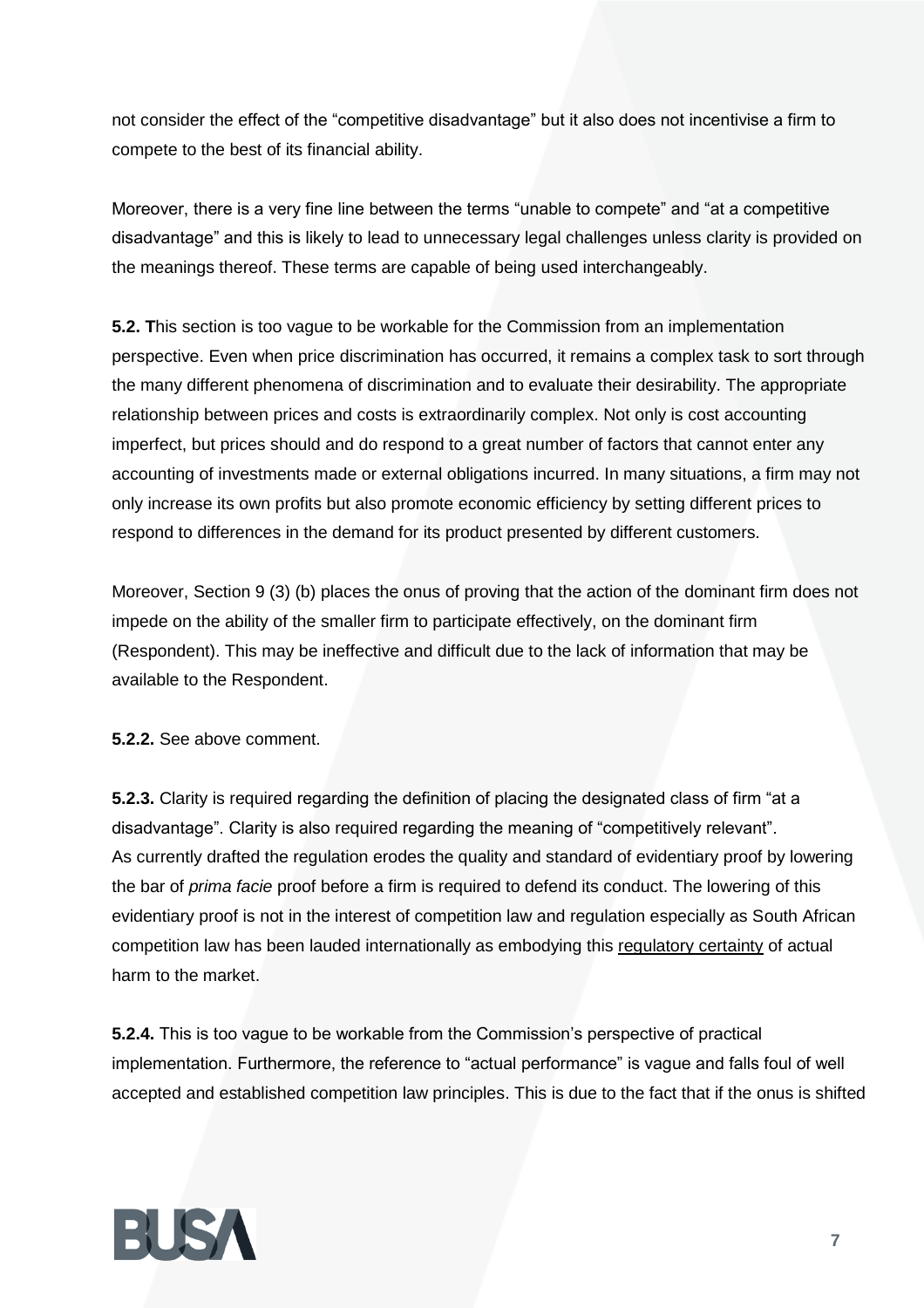to the dominant firm to exonerate itself from allegations posed against it as currently stated in these draft regulations, it would be tantamount to collusionary behaviour in terms of section 4 of the Competition Act, for a horizontal competitor to know the "actual performance" of a firm it competes with in the designated class of firms. This would imply that the dominant firm would have to understand and have good knowledge of a competitor's actual production cost and function, which would fall in the realms of a section 4 prohibited practice. Viewed holistically, this is surely not the intention of the legislature in promulgating these draft regulations. In addition, references to vague terms such as "actual performance" should be avoided at all costs.

**5.2.5.** The same comment as above applies here with reference to "actual performance".

**5.2.6.** To penalise a firm simply because it practices differential pricing to ensure that the designated class of firms are protected would be to protect firms / rivals from the effects of competition – clearly counter to competition law policy. Similarly, and with reference to the above comment on "actual performance", the same sentiments are equally raised in relation to the vague term "likely performance".

**6.2.** This is not correct: purchasing a significant share of the dominant seller's output is not the factor that defines economic dependence between the parties.

The buyers' market power constitutes first and foremost a competitive constraint which counteracts a dominant seller's market power. Therefore, the critical dependence of the seller on the buyer and the buyer's ability to substitute to alternative suppliers is what provides it with countervailing buyer power.

**Note to section 6 of the Price Discrimination Regulations:** This note is not sufficiently clear. BUSA assumes, firstly, that the proposal is that where 10% or more of the dominant firm's output is purchased by a firm that is controlled or owned by HDPs, that such purchasers are presumed to have countervailing power. If this is correct: (a) where an HDP purchaser buys more than 10% of the dominant firm's output and seeks the protection of the price discrimination provisions of the Amendment Bill, it is up to the HDP purchaser to show that it lacks countervailing power; and (b) where the HDP purchaser buys less than 10% of the dominant firm's output, it is up to the dominant firm to show that the HDP purchaser has countervailing power and therefore, should not enjoy protection under the price discrimination provisions; and secondly, in respect of the output of a

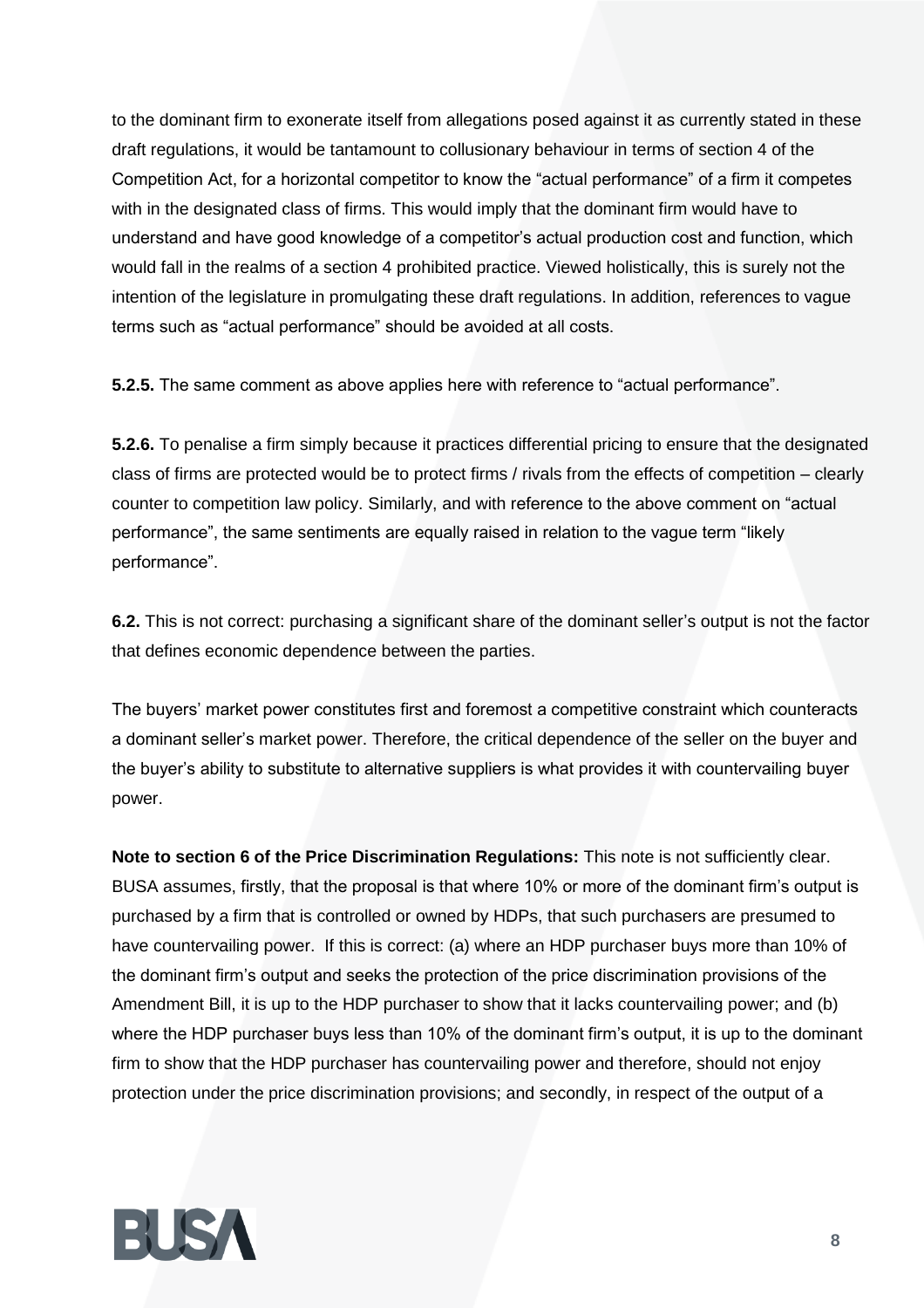dominant firm it is unclear if this relates to a particular good or service or the entire output of the dominant firm. The Buyer Power Draft Regulations seem to be limited to a relevant input. Should the Price Discrimination Draft Regulations not then be limited to a relevant output?

As regards both, we highlight that firms that purchase less than 10% of a dominant firm's output could potentially possess countervailing power on a consistent basis (especially where other purchasers buy far lesser volumes or where a particular firm buys a basket of goods from the dominant firm, such that it has greater bargaining power (assuming that *output* refers to a particular good or service and not total output)). Although the proposal includes an onus to demonstrate countervailing power or a lack thereof, it may be prudent that within 12 months (or an alternative specified period) of the enactment of the Draft Regulations, this provision be reviewed (irrespective of what the threshold is determined to be), in consultation with stakeholders, with a view to determining whether a lower presumptive threshold is appropriate. In certain circumstances, different thresholds might be appropriate for different industries. This might eliminate baseless claims and thereby allow the Commission to control the proverbial floodgates.

BUSA therefore recommends that in progressing the Draft Regulations, the note should be made clearer – hopefully to reflect the understanding above. Further, the 10% or any other threshold determined should not be determined in stone but should rather be determined – with input from stakeholders – on an annual and perhaps industry-specific basis.

In any event, the percentage of purchases of a dominant firm is not the only factor for consideration in the economic dependency relationship between buyer and seller. Rather it is the critical nature of the input component and switching ability to substitutes for either party that dictates the importance of this economic dependency relationship and the countervailing power between the parties.

## **Conclusion**

Whilst BUSA welcomes the public consultations process pursued by the Economic Development Department in the Competition Amendment Bill process (including the regulations arising therefore), it is apparent from interactions with our affiliates that the current draft regulations create significant uncertainty among the private sector and may ultimately add to the cost of doing business. While the socio-economic objectives associated with the draft regulations are laudable, these need to be pursued in a manner most supportive of investor confidence and the ease of doing business. BUSA trusts the above comments will be duly considered by the Department. BUSA stands ready to